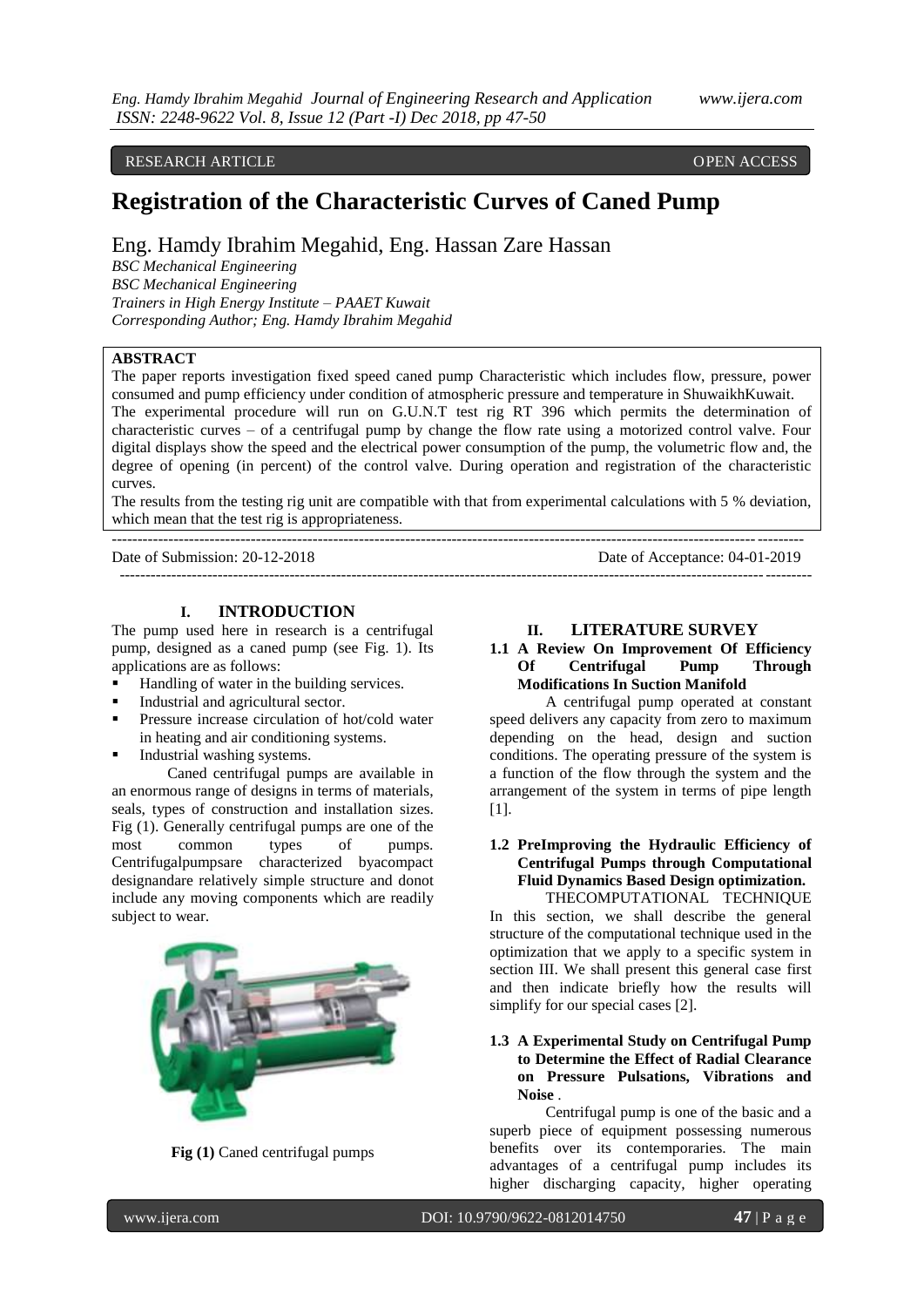speeds , lifting highly viscous liquids such as oils [3].

### **1- Caned centrifugal pumps working principal**

Centrifugal pumps have a spiral-shaped housing containing an impeller fitted with blades. With caned pumps the impeller is mounted directly on the motor shaft. The fluid enters the impeller via the intake fitting andisacceleratedintocircularpathbyarotating impeller. The centrifugal force spins the fluid outwards in a radial direction so it reaches the spiral housing and then the pressure fitting. The spiral housing acts as a spiral manifold. The fluid is decelerated in this manifold. TheKineticenergystoredinthefast-flowingfluidis converted into static pressure energy. The fluid leaves the pump at high pressure via the pressure fitting.This high pressure is the so-called pump head. Thefluidistakeninattheintakefitting.Asthefluid is accelerated to a high speed in the impeller, part of the static pressure energy is converted into kinetic energy. The impeller inlet is thus subject to relatively low static pressure, which is transferred to the intake fitting. This low pressure is the socalled suction head.

## **III. TEST RIG**

The pump and valve test rig Fig (2) permits the determination of characteristic curves of a centrifugal pump by using of a motorized control valve to regulate the flow rate. Four digital displays show:

- Position of electrical control valve (1)
- $\bullet$  speed (2)
- electrical power (3)
- Flow rate (4).

The unit is equipped with four pressure gauges:

- Differential pressure gauge (5).
- Differential pressure gauge (6).
- Deliverypressure gauge (7).
- Suctionpressure gauge (8).



**Fig (3)** Test rig

## **IV. CANED PUMP CHARACTERISTIC**

The total head TH of a pump is the mechanical work transferred by the pump to the medium pumped, normal water density  $(\rho =$ 1000kg/m<sup>3</sup>) and specific gravity ( $\square$  = 9810 N/m<sup>3</sup>). The totalhead TH is measured astheincreaseintheusablemechanicalenergyof water pumped between the inlet and outlet of the pump. The unit of thetotal head is the meter. Despite this unit, the head must never be taken to signify a length, the total head units is energy per unit weight i.e.j/N.

Symbols:

TH Total head in m

 $h_d$  level of delivery of pump in m

hs level of suction of pump in m

 $p_d$ Static pressure in outlet cross-section of pump in Pa

psStatic pressure in inlet cross-section of pump in Pa

 $v_d$ Flow speed in outlet cross-section of pump in m/s

 $v_s$ Flow speed in inlet cross-section of pump in  $m/s$ pDensity of fluid in  $\text{kg/m}^3$  = 1000 kg/m<sup>3</sup> for water g Acceleration of gravity =  $9.81 \text{ m/s}^2$ 

Q Volumetric flow rate  $m^3/s$ 

Total head TH consists of:

 $h_d - h_s$ : Difference in height levels of inlet and outlet cross-section of pump.

 $p_d - p_s$ ρ×g : Difference in pump pressure of pumpedmediumbetweeninletandoutlet

 $v_d^2 - v_s^2$  $2\times g$ : Difference in speed levels of

pumpedmediumbetweeninletandoutlet These vield the Total head equation for a pump as:

$$
TH = h_d - h_s + \frac{p_d - p_s}{\rho \times g} + \frac{v_d^2 - v_s^2}{2 \times g}
$$
 (1)

 $h_d - h_s = 0.36$  m for the experiment rig

 $v_d = Q \div 0.00196$ inm/s (outlet area = 0.00196 m2,  $d = 50$  mm).

 $v_s = Q \div 0.00332 \text{ inm/s}$ (inlet area = 0.00332 m<sup>2</sup>, d  $= 65$  mm ).

TheTotalefficiencyof pump isdefinedastheratio of the hydraulic power HP to the electrical power consumption EP.

$$
\eta = \frac{\text{HP}}{\text{EP}} \times 100 \quad \% \quad (2)
$$

Hydraulic power in HP w is calculated using:  $HP = \rho \times g \times 0 \times TH$  (w) (3)

# **V. EXPERIMENTAL PROCEDURE**

4-**1 startup;**

- 1. Switch on the electric power.
- 2. Adjust the pump speed to 2700 rpm.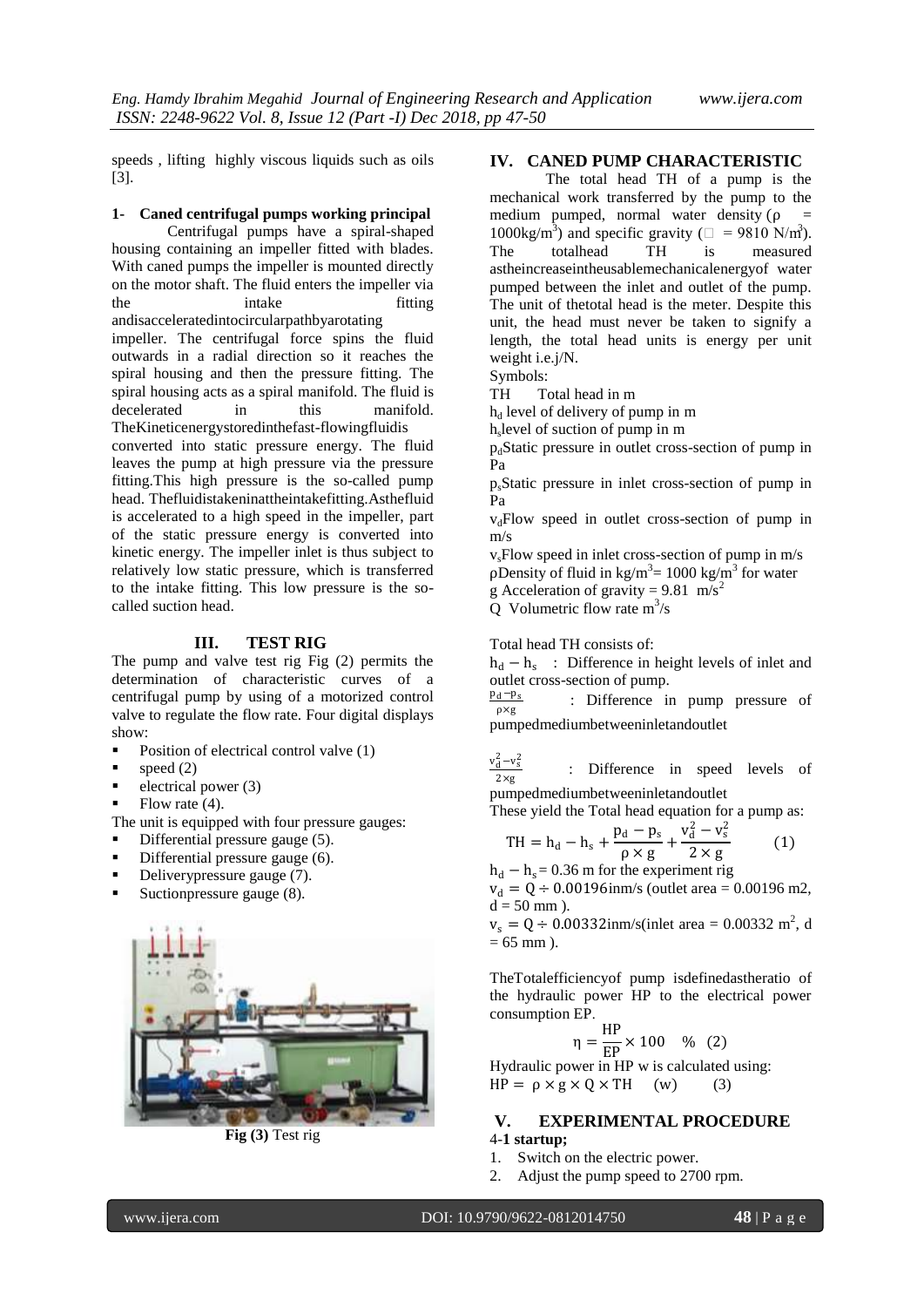3. Start with the motorized control valve full open, record each of flow rate, electrical power, suction pressure and delivery pressure.

4. Repeat step 3 at different valve opens.

#### 4-2 **Measured values**

#### Measured values will record in table (1)

| Val  | Flo | Suction        | Delive | Elect |  |
|------|-----|----------------|--------|-------|--|
| ve   | W   | pressure       | ry     | ric   |  |
| ope  | L/m | bar            | pressu | Powe  |  |
| n    | in  |                | re     | r     |  |
| $\%$ |     |                | bar    | W     |  |
| 100  | 855 | $-0.3$         | 1.3    | 4020  |  |
| 95   | 842 | $-0.3$         | 1.3    | 4033  |  |
| 85   | 817 | $-0.3$         | 1.4    | 3990  |  |
| 75   | 732 | O              | 1.6    | 3850  |  |
|      |     | .2             |        |       |  |
| 65   | 562 | $\theta$       | 1.9    | 3470  |  |
|      |     | $\cdot$        |        |       |  |
| 45   | 343 | 0              | 2.1    | 2750  |  |
|      |     | .05            |        |       |  |
| 25   | 123 | 0              | 2.2    | 2000  |  |
| 15   | 96  | $\overline{0}$ | 2.25   | 1857  |  |
| 0    | 0   | $\overline{0}$ | 2.3    | 1800  |  |

**Table (1**) Measured values

#### **4.3 calculations**

Calculations and are shown in table (2)

| Flow  | Head  | Hydraulic | Efficiency |
|-------|-------|-----------|------------|
| L/min | m     | Power     | $\%$       |
|       |       | W         |            |
| 855   | 18.03 | 2516      | 62.6       |
| 842   | 18.1  | 2491      | 61.8       |
| 817   | 19.15 | 2558      | 64.1       |
| 732   | 20.4  | 2442      | 63.4       |
| 562   | 21.8  | 2003      | 57.7       |
| 343   | 21.6  | 1211      | 44         |
| 123   | 21.83 | 439       | 22         |
| 96    | 22.1  | 347       | 18.7       |
| 0     | 22.31 | $\theta$  | 0          |

**Table (2) Calculated values**

### **VI. RESULTS**

From previous calculation we get three relations: 1- Flow v.s Head ( Fig 3 )



Flow v.s Head ( Fig 3 )

### **pump set point**

|  | 2- |  | Flow vs. efficiency (fig $4$ ) |  |  |  |
|--|----|--|--------------------------------|--|--|--|
|--|----|--|--------------------------------|--|--|--|





3- Flow vs. consumed power Fig (5)



Flow vs. electric power (Fig5)

### **VII. CONCLUSION**

- The performance of pump is affected with running out of pump set point, pump should run at recommended back pressure and flow.
- From the graph Fig (4) the set point for the pump at 800 L/min and 18 m Total head that's lead to efficiency around 64 %
- Pump efficiency can increase if run at lower speed (2000 rpm) but it could not cover the flow and pressure demand.
- Three types of problems mostly encounter operation of caned pump: operate out of set point, poor maintenance practices and run out of recommended speed.
- The experiment results typical to pump charts of factory.

### **RECOMMENDATION**

It's recommended to carry out a lot of medication to increase overall efficiency of pump using (CFD) in pump design, follow the pump operation procedure and apply preventative maintenance according to maintenance schedules.

#### **REFERENCES**

[1]. Mr. Amitkumar Bhimrao Salunkhe Vice Principal, Shree Shivajirao Deshmukh